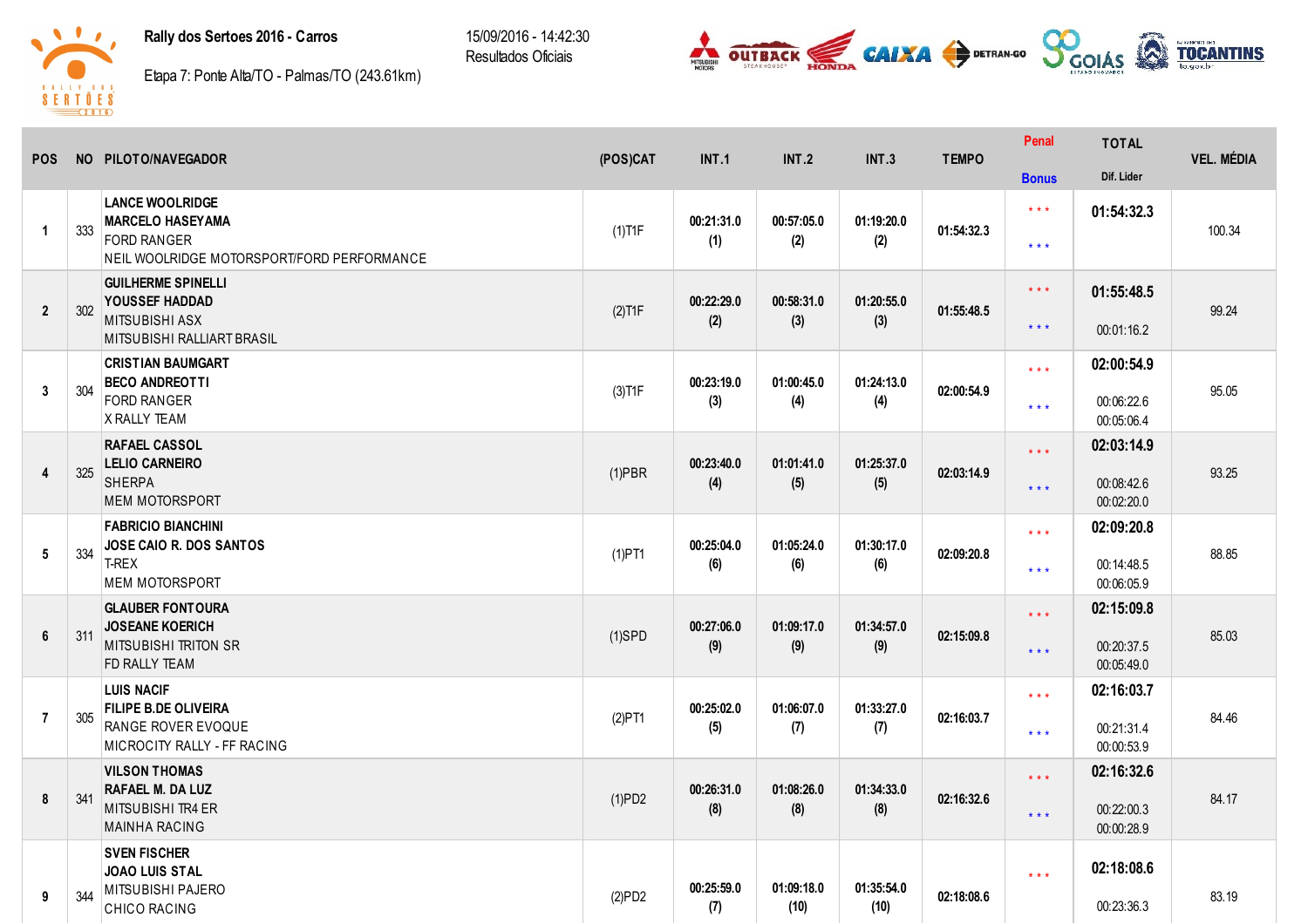|    |     |                                                                                                     |           |                    |                    |                    |            | $\star$ $\star$ $\star$                            | 00:01:36.0                             |       |
|----|-----|-----------------------------------------------------------------------------------------------------|-----------|--------------------|--------------------|--------------------|------------|----------------------------------------------------|----------------------------------------|-------|
| 10 | 335 | <b>CLEBER R.ROSA</b><br><b>JOAO V.RIBEIRO</b><br><b>TRITON X16</b><br>X RALLY TEAM                  | $(2)$ PBR | 00:27:22.0<br>(10) | 01:10:36.0<br>(12) | 01:37:48.0<br>(11) | 02:20:09.1 | $\star$ $\star$ $\star$<br>$***$                   | 02:20:09.1<br>00:25:36.8<br>00:02:00.5 | 82    |
| 11 | 326 | PEDRO PRADO<br><b>JOAQUIM BICUDO</b><br>MITSUBISHI X 10<br>X RALLY TEAM                             | $(3)$ PT1 | 00:27:52.0<br>(12) | 01:10:22.0<br>(11) | 01:38:02.0<br>(12) | 02:22:19.9 | $\star$ $\star$ $\star$<br>$***$                   | 02:22:19.9<br>00:27:47.6<br>00:02:10.8 | 80.74 |
| 12 | 340 | <b>FLAVIO LUNARDI</b><br><b>FRED B.DA SILVA</b><br>CHEVROLETS10LS<br><b>BULLDOG RACING</b>          | (3)PD2    | 00:27:38.0<br>(11) | 01:13:13.0<br>(14) | 01:39:45.0<br>(13) | 02:24:31.6 | $\star$ $\star$ $\star$<br>$***$                   | 02:24:31.6<br>00:29:59.3<br>00:02:11.7 | 79.52 |
| 13 | 315 | <b>VALDIR DE LACERDA</b><br><b>ISAC PINTO</b><br><b>MITSUBISHI TRITON SR</b><br><b>RALLY SC</b>     | $(2)$ SPD | 00:28:18.0<br>(13) | 01:12:58.0<br>(13) | 01:41:27.0<br>(14) | 02:26:23.4 | $\star$ $\star$ $\star$<br>$***$                   | 02:26:23.4<br>00:31:51.1<br>00:01:51.8 | 78.51 |
| 14 | 343 | <b>CRISTIANO ROCHA</b><br><b>ANDERSON GERALDI</b><br>MITISUBISHI L200 RS<br>MANDACARU RALLY TEAM    | $(3)$ SPD | 00:28:23.0<br>(14) | 01:15:07.0<br>(16) | 01:44:19.0<br>(17) | 02:29:47.7 | $\star$ $\star$ $\star$<br>$***$                   | 02:29:47.7<br>00:35:15.4<br>00:03:24.3 | 76.72 |
| 15 | 345 | <b>FABIO FREIRE</b><br>JOAO AFRO LEAL<br>MITSUBISHI TR4<br><b>CADASSO RACING</b>                    | (4)PD2    | 00:29:24.0<br>(15) | 01:16:14.0<br>(18) | 01:45:15.0<br>(18) | 02:32:04.8 | $\star$ $\star$ $\star$<br>$***$                   | 02:32:04.8<br>00:37:32.5<br>00:02:17.1 | 75.57 |
| 16 | 339 | <b>NADIMIR DE OLIVEIRA</b><br><b>RICARDO A.DA SILVA</b><br>MITSUBISHI TR4ER<br><b>MAINHA RACING</b> | (5)PD2    | 00:32:39.0<br>(18) | 01:18:10.0<br>(20) | 01:46:48.0<br>(20) | 02:30:26.0 | 00:03:00<br>$***$                                  | 02:33:26.0<br>00:38:53.7<br>00:01:21.2 | 74.9  |
| 17 | 336 | <b>BARTOLOMEU CARVALHO</b><br>JOSELITO DE MELO<br><b>MITSUBISHI TRITON SR</b><br>TUPAN RALLY TEAM   | $(4)$ SPD | 00:28:36.0<br>(20) | 01:14:00.0<br>(15) | 01:43:49.0<br>(16) | 02:33:35.8 | $\star$ $\star$ $\star$<br>$* * *$                 | 02:33:35.8<br>00:39:03.5<br>00:00:09.8 | 74.82 |
| 18 | 338 | <b>FABIO RUEDIGER</b><br><b>EDUARDO BAMPI</b><br>MITSUBISHI L200RS<br>MANDACARU RALLY TEAM          | $(5)$ SPD | 00:28:27.0<br>(17) | 01:16:35.0<br>(19) | 01:46:07.0<br>(19) | 02:37:41.5 | $\star$ $\star$ $\star$<br>$***$                   | 02:37:41.5<br>00:43:09.2<br>00:04:05.7 | 72.88 |
| 19 | 318 | <b>DALTRO MARONEZI</b><br><b>GUILHERME REZENDE</b><br>MITSUBISHI TR4<br>RALLY SC                    | (6)PD2    | 00:31:49.0<br>(16) | 01:24:31.0<br>(21) | 01:56:00.0<br>(21) | 02:50:11.3 | $\star$ $\star$ $\star$<br>$\star$ $\star$ $\star$ | 02:50:11.3<br>00:55:38.1<br>00:12:29.8 | 67.53 |
|    |     |                                                                                                     |           |                    |                    |                    |            |                                                    |                                        |       |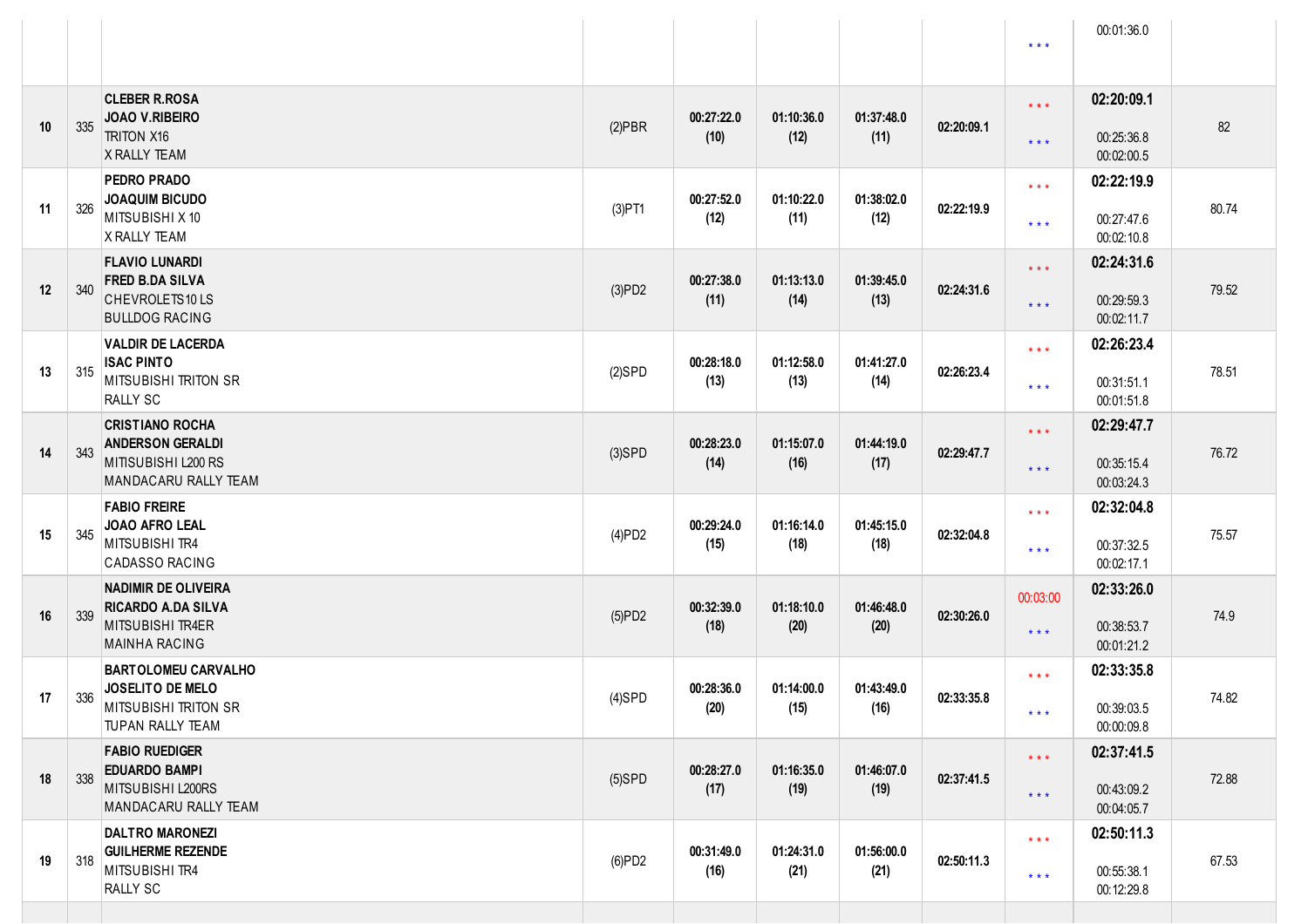| 20 | 332 | <b>JOSE NOGUEIRA</b><br><b>ALYSON ANTUNES</b><br><b>SHERPA</b><br>MANDACARU RALLY TEAM                     | $(3)$ PBR | 01:30:49.0<br>(19)      | 00:00:-498<br>(1)       | 00:00:-498<br>(1)       | 03:00:00.0 | 01:00:00<br>$***$                   | 04:00:00.0<br>02:05:27.7<br>01:09:48.7 | 47.88 |
|----|-----|------------------------------------------------------------------------------------------------------------|-----------|-------------------------|-------------------------|-------------------------|------------|-------------------------------------|----------------------------------------|-------|
| 21 | 330 | <b>CELSO MACEDO</b><br><b>BELEN MACEDO</b><br>MISTUBISHI TR4ER<br><b>MACEDOS RALLY TEAM</b>                | (7)PD2    | 00:28:23.0<br>(21)      | 01:15:13.0<br>(17)      | 01:43:23.0<br>(15)      | 03:00:00.0 | 01:00:00<br>$\star$ $\star$ $\star$ | 04:00:00.0<br>02:05:27.7<br>00:00:00.0 | 47.88 |
| 22 | 322 | <b>MICHEL TERPINS</b><br><b>MAYKEL JUSTO</b><br>T-REX<br><b>MEM MOTORSPORT</b>                             | $(4)$ PT1 | $\star$ $\star$ $\star$ | $\star$ $\star$ $\star$ | $\star$ $\star$ $\star$ | 03:00:00.0 | 01:00:00<br>$\star$ $\star$ $\star$ | 04:00:00.0<br>02:05:27.7<br>00:00:00.0 | 47.88 |
| 23 | 307 | <b>PAULO PICHINI</b><br><b>PAULO BOMBA</b><br><b>EVOQUE EVOQUE</b><br>GO2NEXT RALLY TEAM                   | $(5)$ PT1 | $\star$ $\star$ $\star$ | $\star$ $\star$ $\star$ | $\star$ $\star$ $\star$ | 03:00:00.0 | 01:00:00<br>$\star$ $\star$ $\star$ | 04:00:00.0<br>02:05:27.7<br>00:00:00.0 | 47.88 |
| 24 | 342 | <b>FREDERICO DA SILVA</b><br><b>JOSE TOMICH JR</b><br><b>MITSUBISHI TR4 ER</b><br><b>MOL RACING</b>        | (8)PD2    | $\star$ $\star$ $\star$ | $\star$ $\star$ $\star$ | $***$                   | 03:00:00.0 | 01:00:00<br>$***$                   | 04:00:00.0<br>02:05:27.7<br>00:00:00.0 | 47.88 |
| 25 | 301 | <b>REINALDO VARELA</b><br><b>GUSTAVO GUGELMIN</b><br><b>TOYOTA HILUX</b><br><b>DIVINO FOGAO RALLY TEAM</b> | $(4)$ T1F | $\star$ $\star$ $\star$ | $\star$ $\star$ $\star$ | $\star$ $\star$ $\star$ | 03:00:00.0 | 01:00:00<br>$\star$ $\star$ $\star$ | 04:00:00.0<br>02:05:27.7<br>00:00:00.0 | 47.88 |
| 26 | 303 | <b>MARCOS BAUMGART</b><br><b>KLEBER CINCEA</b><br><b>FORD RANGER</b><br>X RALLY TEAM                       | $(5)$ T1F | $\star$ $\star$ $\star$ | $\star$ $\star$ $\star$ | $***$                   | 03:00:00.0 | 01:00:00<br>$\star$ $\star$ $\star$ | 04:00:00.0<br>02:05:27.7<br>00:00:00.0 | 47.88 |
| 27 | 310 | <b>LUIZ FACCO</b><br><b>HUMBERTO PIAUI</b><br><b>MITSUBISHI TRITON SR</b><br><b>ACELERA SIRIEMA</b>        | $(4)$ PBR | $\star$ $\star$ $\star$ | $***$                   | $***$                   | 03:00:00.0 | 01:00:00<br>$\star$ $\star$ $\star$ | 04:00:00.0<br>02:05:27.7<br>00:00:00.0 | 47.88 |
| 28 | 313 | <b>DAVISON J.RABECCHI</b><br><b>FLAVIO MARINHO</b><br><b>MITSUBISHI TRITON SR</b><br>TRT TEP RALLY TEAM    | $(6)$ PT1 |                         |                         |                         | 03:00:00.0 | 01:00:00<br>$\star$ $\star$ $\star$ | 04:00:00.0<br>02:05:27.7<br>00:00:00.0 | 47.88 |
| 29 | 314 | <b>MAURO S.GUEDES</b><br><b>NEURIVAN CALADO</b><br>MITSUBISHI TRITON SR<br>X RALLY TEAM                    | $(7)$ PT1 | $\star$ $\star$ $\star$ | $\star$ $\star$ $\star$ | $\star$ $\star$ $\star$ | 03:00:00.0 | 01:00:00<br>$\star$ $\star$ $\star$ | 04:00:00.0<br>02:05:27.7<br>00:00:00.0 | 47.88 |
| 30 | 316 | <b>WANDERLEY BISPO</b><br><b>ANDERSON A.BRANDAO</b><br>MITISUBISHI L200 RS<br>MANDACARU RALLY TEAM         | $(6)$ SPD | $\star$ $\star$ $\star$ | $\star$ $\star$ $\star$ | $***$                   | 03:00:00.0 | 01:00:00<br>$\star$ $\star$ $\star$ | 04:00:00.0<br>02:05:27.7<br>00:00:00.0 | 47.88 |